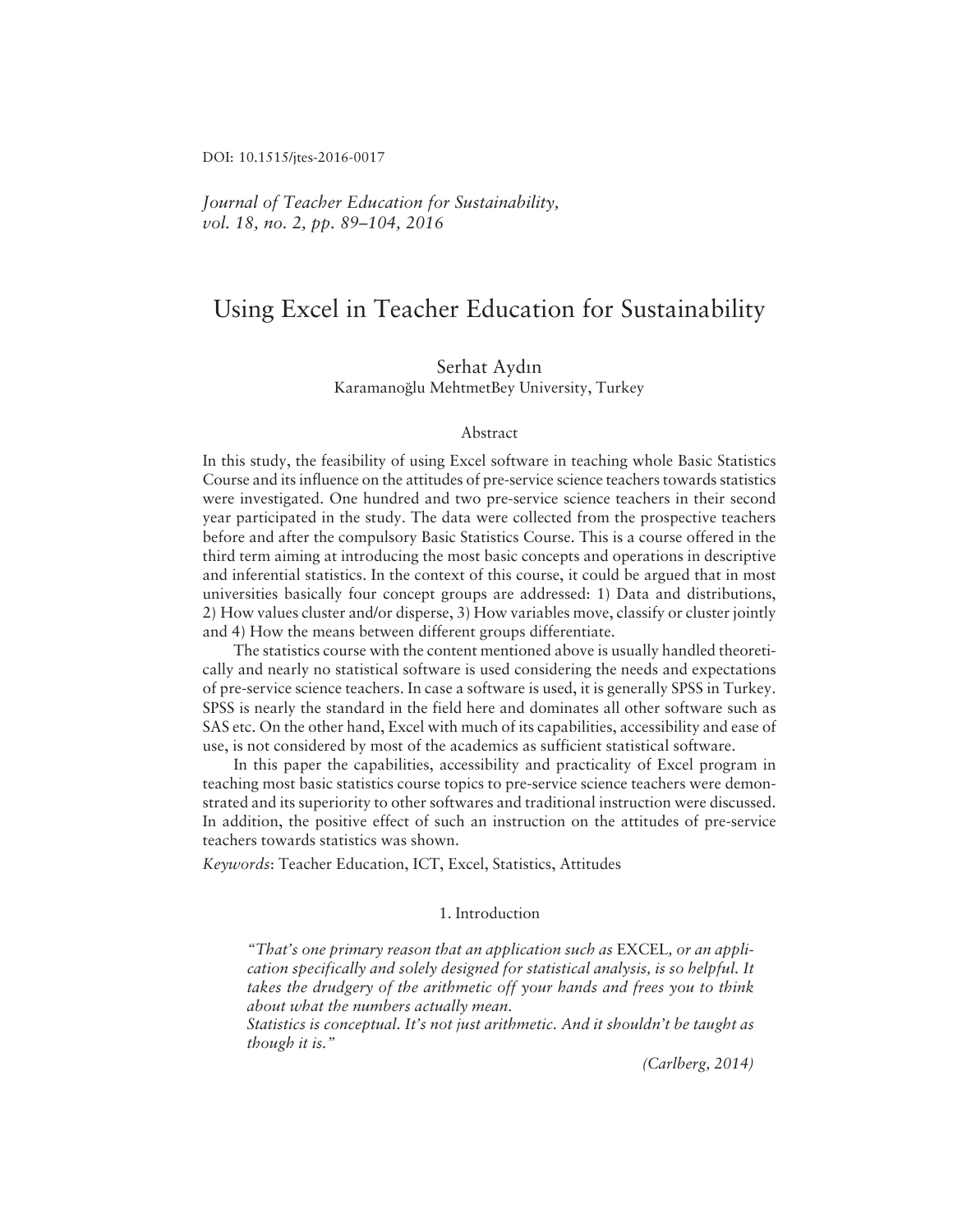Microsoft EXCEL is a versatile software which offers a wide range of applications ranging from data management to statistical analysis (Gomes, Passeri and de Albergaria Barbosa, 2006). Ms EXCEL provides tools for simple statistical analysis, such as ttests, F-test, correlation and regression (Slezák, Bokes, Námer, and Waczulíková, 2014). Duller (2008) believes that Excel can be used to teach statistics in many ways. By using Excel in teaching statistics, one can use simulations to teach distributions (Carlberg, 2014; Doane, 2004) or to demonstrate the statistical power of an experiment and to explore experimental variability (Horgan, 1999). Bartz (2007) showed how to use Excel to calculate and illustrate probabilities. In some studies Excel was used to illustrate combinatorial ideas (Kühleitner, 2007; Borovcnik, 2007).

More importantly than the variety in the ways Excel can be used in teaching statistics, statistical softwares such as EXCEL have the capacity to promote conceptual learning in statistics (Carlberg, 2014). Price and Zhang (2007) used Excel to enhance understanding important ideas in statistics and Nash and Quon (1996) implemented Excel to develop statistical thinking. Newfeld (2016) used Excel assignments to quickly cement in the studentsí minds both the applicability of statistics course materials in the real world as well as their own ability to master it. In a series of studies, Hunt (2003, 2005, and 2007) used Excel to prepare individualized tasks for students. Therefore, it can be seen that Excel can be used in teaching several statistics topics in a variety of ways and for developing various skills and attaining various practical benefits.

Despite all these benefits, Duller (2008) states that teaching statistics is a big challenge and teaching it with Excel is even a bigger one. However, he adds that one has to accept to use it because the other special softwares are either expensive or requires technical expertise such as using command line interfaces (Duller, 2008). In other words, he finds Excel the easiest and most accessible  $-$  one might prefer to call it sustainable  $$ software in teaching statistics. Considering that one in seven people on the planet (Microsoft, 2016) uses Excel and in most cases all university students possess that software, it would be wise to attempt to use it in teaching statistics in teacher education.

Research on Education for Sustainable Development (ESD) reveals that instructors mostly do not buy expensive or learn techno-rich software and technologies and thus can not use ICT and transfer it to real life situations sufficiently for ESD (Makrakis, 2011). One of the most important points in ESD for teachers is the diffusion of ICT to teachers which requires wider use of available technology. One important keyword is "access" and another is "wider use" as can be seen from the following quote. Makrakis and Makrakis (2012) summarize the major challenges that need to be addressed to merge ICT successfully to ESD:

- y Education sectors are lagging behind to capitalise on ICTs potential in promoting ESD.
- ICTs can empower and help to facilitate greater access to ESD learning by disadvantaged people, marginalised groups and communities. However, the 'digital divide' still remains a major challenge.
- ESD planning with new pedagogy is an essential part of building a whole school approach to ICT-enabled ESD.
- Dissemination and communication of information on innovative ICT-enabled ESD examples and practices may provide opportunities for embedding ESD in the curriculum supported by ICTs.
- y A vision that facilitates an education model responsive to the development of ICT-enabled ESD is often missing among education planners and policy makers.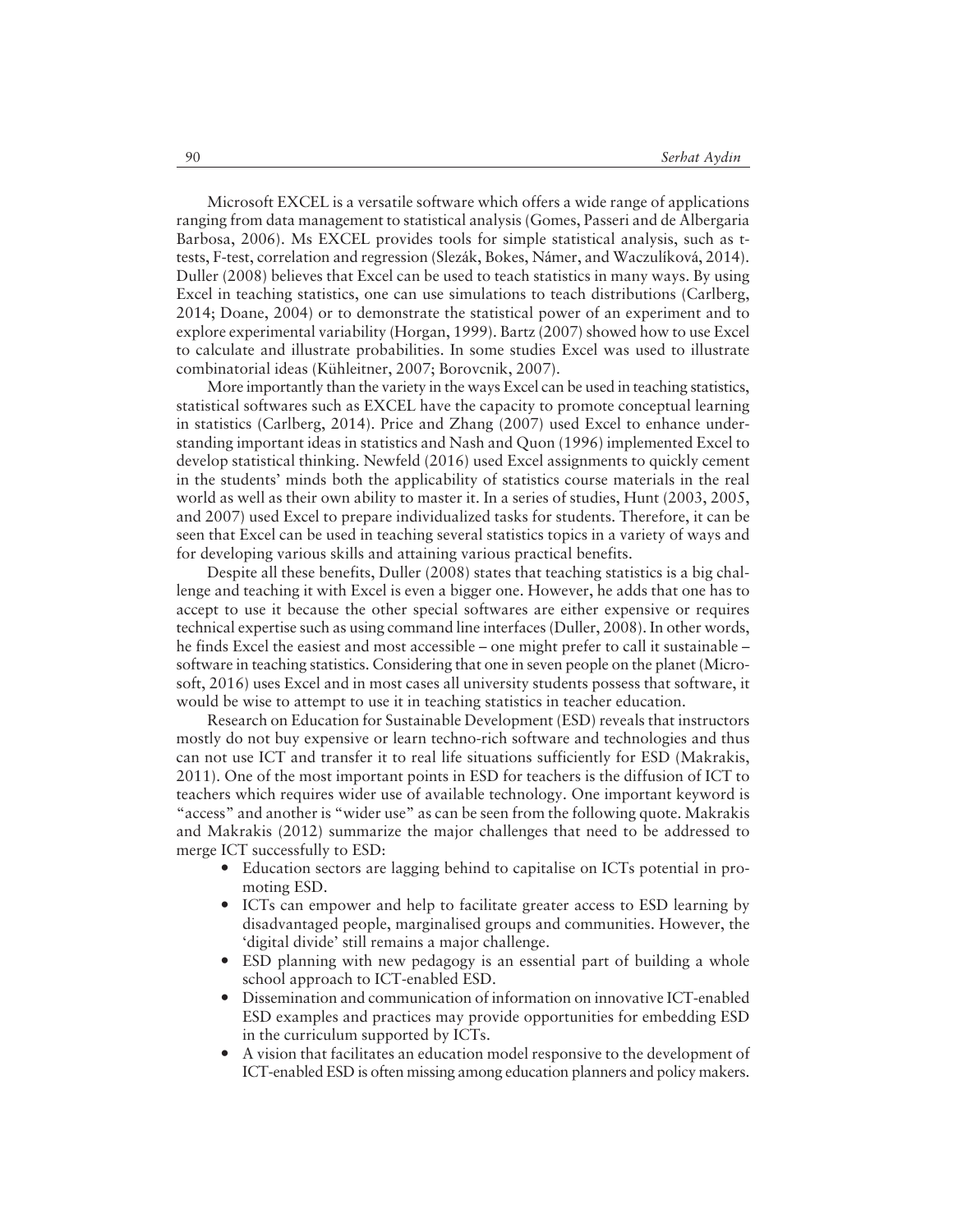Using Excel in teacher education for teaching most (if not all) statistics topics can be thought of as one possible solution for some of the challenges listed above. Although, there are some useful applications and benefits of using Excel in teaching statistics, there're some points worth considering in which further empirical research is still needed. The literature on using Excel in teaching statistics is still:

- Incomplete about the topics in which Excel can be used (diffusion),
- Sparse about how Excel influences student learning and development,
- y Inconclusive about how Excel influences student beliefs, emotions and attitudes,
- Scarce about using Excel in teacher education, specifically in science teacher education (wider use),
- Replete with inconsistent and contradictory findings regarding its merit relative to other commercial softwares,
- And finally underdeveloped in terms of using empirical evidence.

Despite all these gaps in the literature there's still not much work in reaction. Although the discussions above show that Excel can be used in teaching several statistics topics, developing various skills and attaining various practical benefits, the problem is there's still not much evidence whether it can be used to teach a whole undergraduate statistics course. There's also not a substantial evidence how this will effect attitudes towards statistics. Therefore, the purpose of this study is to demonstrate the feasibility of using Ms Excel in teaching whole Basic Statistics Course to pre-service elementary science teachers and then to show the effects of this treatment on pre-service teachers' atttitudes towards statistics. In this way, new empirical evidence will be provided about the problem. Therefore the research questions of this study are:

- 1. What is the feasibility of using Ms Excel software in teaching a whole course (Basic Statistics) to pre-service elementary science teachers?
- 2. What is the effect of this instruction on pre-service science teachers' attitudes towards statistics?

## **2. Method**

The study uses both a case study approach and a pretest-posttest quasi-experimental design. In the case study the feasibility of using Ms Excel in teaching whole Basic Statistics Course to pre-service elementary science teachers were portrayed. After the portrayal, the effects of this treatment on pre-service teachers' atttitudes towards statistics were shown using a control group-treatment group quasi-experimental design. In the experimental phase

- 1. Attitudes towards statistics and mathematics are measured,
- 2. Theoretical instruction in control group and use of Excel in experiment group were performed,
- 3. Attitudes towards statistics and mathematics are measured.

## **2.2. Study Group / Sample of the Study**

The sample of study is 102 pre-service teachers studying at a state university in the west of Turkey. The pre-service teachers were naturally as two different classes. The groups were assigned as control and test groups randomly. The sample of the study is shown in Table 1.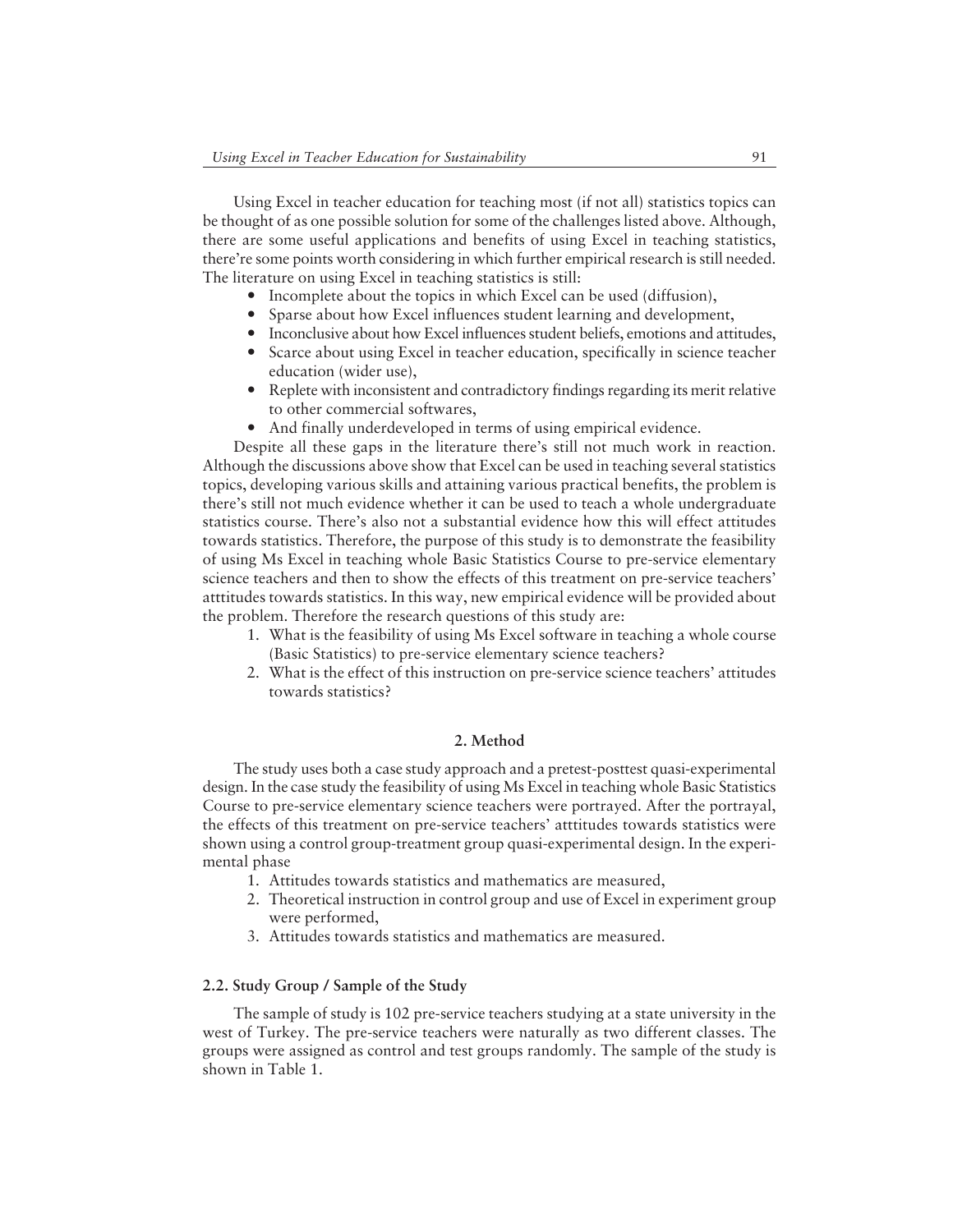#### Table 1 *Study Sample*

|              | Control | Experiment | <b>TOTAL</b> |
|--------------|---------|------------|--------------|
| Female       |         |            |              |
| Male         |         |            |              |
| <b>TOTAL</b> |         |            |              |

#### **2.3.2. Instruments / Scales**

The attitudes of pre-service teachers towards statistics were measured using the Turkish version of the Survey of Attitudes toward Statistics-36© (SATS-36 ©). It was developed by Schau (2003) and adapted into Turkish by Emmioğlu (2011). It is a recent instrument developed to assess attitudes toward statistics. Psychometric properties of the instrument are well documented and supported by confirmatory analysis techniques (Chiesi and Primi, 2010; Tempelaar, Schim and Gijselaers, 2007). The subscales were based on a theoretical background (Schau, 2003). It includes 36 items with a sevenpoint response scale (1 = strongly disagree, 4 = neither disagree nor agree,  $7$  = strongly agree) in which higher scores correspond to positive attitudes in six subscales: difficulty, value, cognitive competence, affect, effort, and interest.

The instrument was applied to both groups twice. Once as a pretest before the instruction and as a posttest after the instruction.

#### **3. Results**

The findings of the study will be revealed in two parts. First the findings related to the feasibility of using Ms Excel in teacher education will be presented. Then its effects on pre-service teachers' attitudes will be discussed.

# **3.1. The Feasibility of Using Ms Excel in Teaching (all) Most Topics of Basic Statistics Course**

The feasibility of using Ms Excel in teaching (all) most topics of Basic Statistics Course will be shown in three stages. Firstly, the method used to teach basic statistics course to pre-service science teachers will be explained. Secondly, the topics of basic statistics that were taught in this context were listed. Thirdly, the feasibility of using Ms Excel in teaching most topics of Basic Statistics Course and the points where Excel has superiority or inferiority to other software will be discussed.

## **3.1.1. The Method Used in This Study to Teach Basic Statistics Course to Pre-service Science Teachers in Treatment and Control Groups**

Basic statistics course is a one term 2 credits must course offered every third semester of science teacher preparation program. In this course basically four concept groups are addressed in Turkey: 1) Data and distributions, 2) How values cluster and/or disperse, 3) How variables move, classify or cluster jointly (including correlation and regression tests) and 4) How the means between different groups differentiate (including parametric and non-parametric tests such as F-test, t-test, Chi-square or Kruskal Wallis-H test.) The statistics course with the content mentioned above is usually handled theoretically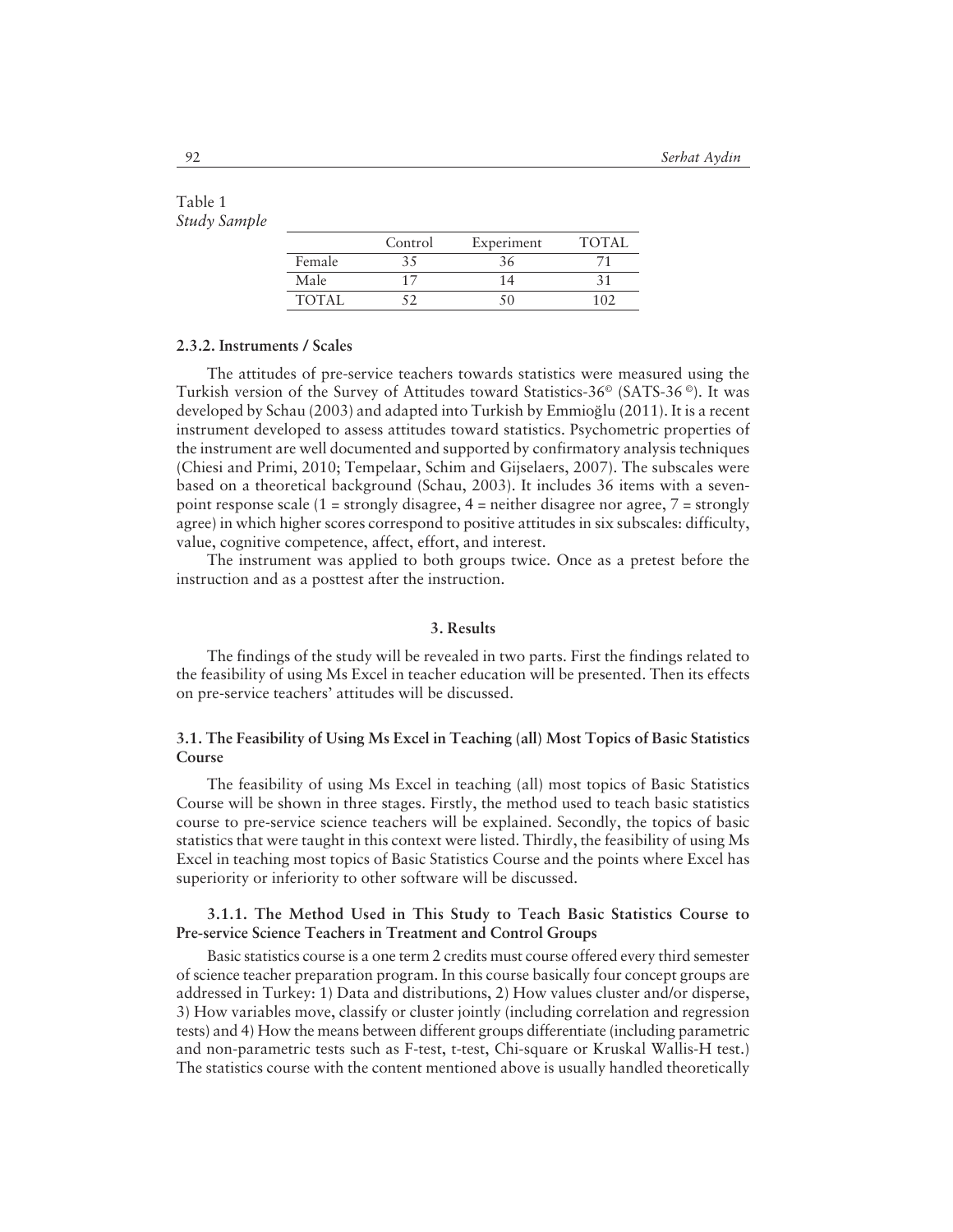and nearly no statistical software is used. It's usually seen as unnecessary to show preservice science teachers how to use SPSS or other statistical software. Other software which require more technical skills SAS or Matlab etc. are not also widely used in statistics courses of pre-service teachers. On the other hand, Excel with much of its capabilities, accessibility and ease of use is not considered by most of the academics as a sufficient statistical software*.*

In this study, the study group was divided into two subgroups. One group was randomly chosen as control and the other group as the treatment group. In both groups the instruction was based on the textbook by Carlberg (2011) named Statistical Analysis: MicrosoftÆ Excel 2010. The book has a conceptual instruction method and additional datasets for each chapter to practice the concepts taught in each chapter. In the control group the concepts of basic statistictics, statistical tests, formulas and their interpretations were taught theoretically. In the treatment group all concepts, tests, graphs, tables and interpretations were given using Excel applications in the class. All pre-service teachers brought their notebooks, Excel software installed, datasets ready for each topic. Once the concept was introduced by the instructor, the Excel applications were examined by the pre-service teachers on their notebooks with the guidance of the instructor. In this way all the topics were covered in the treatment and control groups.

In addition, the pre-service science teachers in the treatment group were assigned application tasks in which they should find the dataset assigned for them from the website of Turkish National Statistics Institute. Then they should calculate, draw, illustrate, test or interpret a concept that was taught on the last lesson in the class. For example, if standard deviation was addressed on the last lesson, the pre-service teachers should use their unique datasets that they should download from Turkish National Statistics Institute to elaborate further at home and then to present to their peers in the next session. All students were assigned different and unique datasets to download for each application. The Excel files for these tasks and pre-service teachers' presentations of their tasks were evaluated and scored. The course grades were obtained totally from these tasks in the treatment group which were initially designed to be 12 times but in practice could only be performed 6 times.

## **3.1.2. The Topics that Were Taught Using Excel Applications**

The following table will show you how Excel was and could be used in teaching most topics of basic statistics course in the treatment group.

| Dasic Statistical Concepts Tangut Osing ins Excel |                                                       |
|---------------------------------------------------|-------------------------------------------------------|
| Objectives                                        | Action                                                |
|                                                   | Pre-service teachers can                              |
| 2                                                 |                                                       |
| Recording Data                                    | easily enter and analyze data                         |
| Variables                                         | distinguish between different variable types          |
| Charts and Graphs                                 | summarize the data using charts, graphs<br>and tables |
| Data fit                                          | understand the fit between the data and<br>graphs     |
|                                                   |                                                       |

#### Table 2

*Basic Statistical Concepts Taught Using Ms Excel*

*Sequel to Table 2 see on the next page.*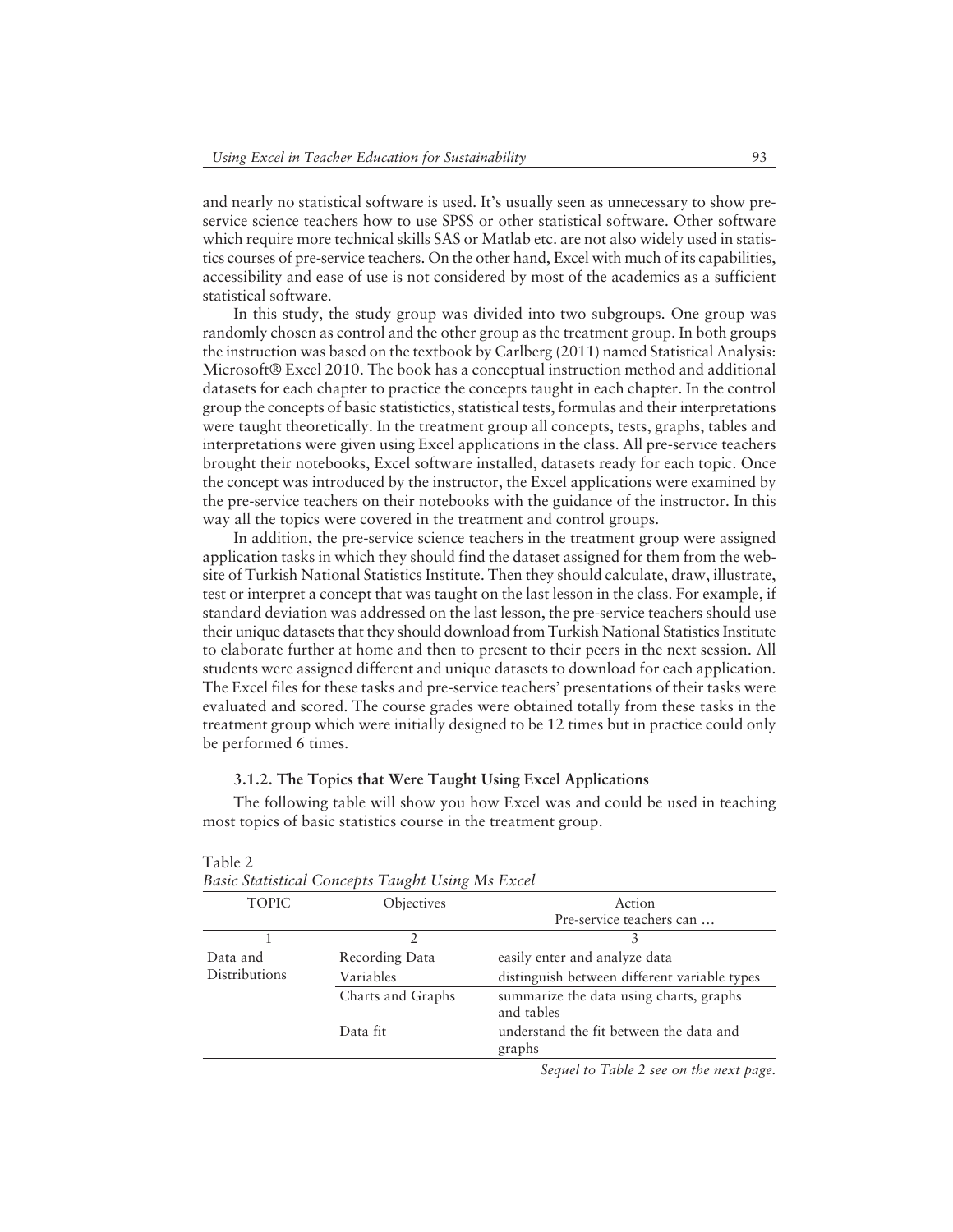|                            |                         | Sequel to Table 2.                                               |
|----------------------------|-------------------------|------------------------------------------------------------------|
| 1                          | 2                       | 3                                                                |
|                            | Observe regression      | understand basic concepts of correlation                         |
|                            | concept                 | and regression with trendlines on graphs                         |
|                            | Frequency distributions | understand frequency distributions                               |
|                            | Frequency distributions | understand normality, skewness and kurtosis                      |
|                            | Excel formulas          | use FREQUENCY() formula for grouping                             |
|                            | Distribution simulation | show how a frequency distribution assumes                        |
|                            |                         | a normal distribution shape as the number                        |
|                            |                         | of underlying records increases using<br>formulas such as RAND() |
| Measures of                | Calculate the mean      | calculate the mean using the AVERAGE()                           |
| Central Tendency           |                         | function                                                         |
|                            | Excel formulas          | use array formulas for measures of central                       |
|                            |                         | tendency                                                         |
|                            | <b>Excel SOLVER</b>     | use Excel SOLVER to minimize the spread                          |
|                            | Calculate the median    | calculate the median using the MEDIAN()                          |
|                            |                         | function                                                         |
|                            | Mean vs. Median         | observe that the mean and the median are                         |
|                            |                         | always different in asymmetric distributions                     |
|                            | Calculate the mode      | calculate the mode using the MODE()                              |
|                            |                         | function                                                         |
|                            | Excel formulas          | look inside Excel formulas for central tendency                  |
| Measures of                | Calculate range         | can measure variability with the range                           |
| Dispersion                 | Comprehend range        | understand that when the distribution is                         |
|                            |                         | approximately symmetric, the range is a<br>useful descriptor     |
|                            | Understand standard     | understand when standard deviation is a                          |
|                            | deviation               | useful measure                                                   |
|                            | Calculate standard      | can measure variability with the standard                        |
|                            | deviation               | deviation using Excel functions                                  |
|                            | Calculate variance      | can measure variability with the variation                       |
|                            |                         | using Excel functions                                            |
| <b>How Variables</b>       | Understand correlation  | distinguish positive, negative and no correla-                   |
| Move Jointly:              |                         | tions on graphs                                                  |
| Correlation                | Calculate correlation   | calculate correlation using Excel's CORREL()                     |
|                            |                         | function                                                         |
|                            | Calculate correlation   | calculate correlation using Excel's Correla-                     |
|                            |                         | tion tool                                                        |
|                            | Understand regression   | observe and understand regression on scatter-<br>plot graphs     |
|                            | Calculate regression    | calculate regression function using Excel's                      |
|                            |                         | TREND() function                                                 |
|                            | Calculate multiple      | calculate multiple regression function using                     |
|                            | regression              | Excel's TREND() function                                         |
| <b>Testing Differences</b> | Standard error          | understands the term standard error of the mean                  |
| Between Means:             | Compare two             | compare two distributions by visualizing                         |
| The Basics                 | distributions           |                                                                  |

*Sequel to Table 2 see on the next page.*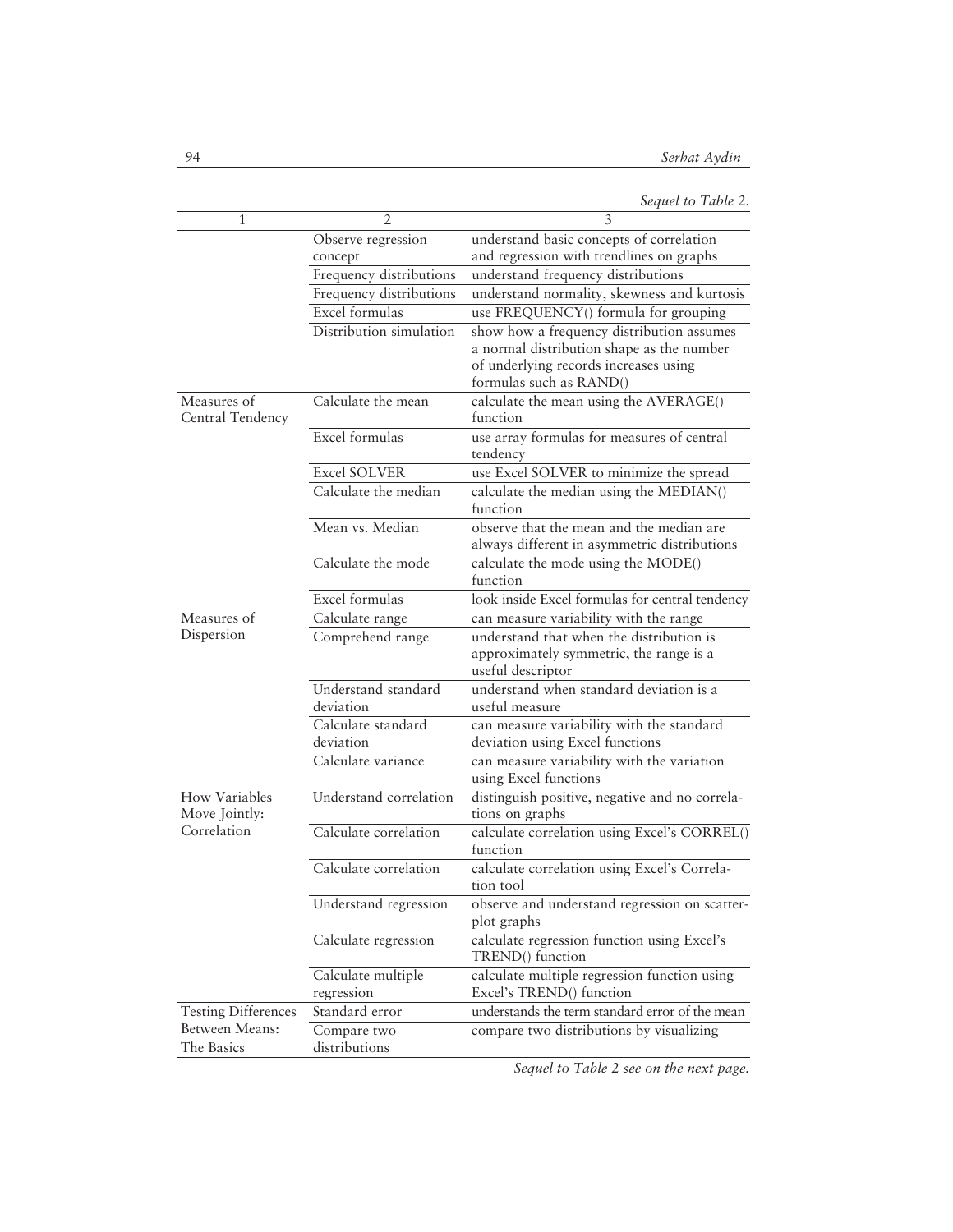|                   | Sequel to Table 2.                         |
|-------------------|--------------------------------------------|
|                   |                                            |
| z-test            | understand and use z-test                  |
| t-test            | understand and use t-test                  |
| F-test            | understand and use F-test                  |
| Statistical power | visualize statistical power using spinners |

Table 2 shows that Ms Excel can be used to instruct most of the Basic Statistics Course content conceptually. Some sample screenshots can be presented for illustrative purposes. Figure 1 shows sample screenshots from the topic of frequency distributions.



*Figure 1*. Screenshots of various distributions in Ms Excel

Figure 1 make it easier to comprehend intuitively what it means to be normal distribution or a skewed one. The figures help understand for example why negatively skewed distributions are encountered less in real life. Other screenshots can be shown in the topic of dispersion.

Figure 2 shows two distributions. The former distribution is an example where the range provides a meaningful statistics. The later one is an example where the range has little or no meaning.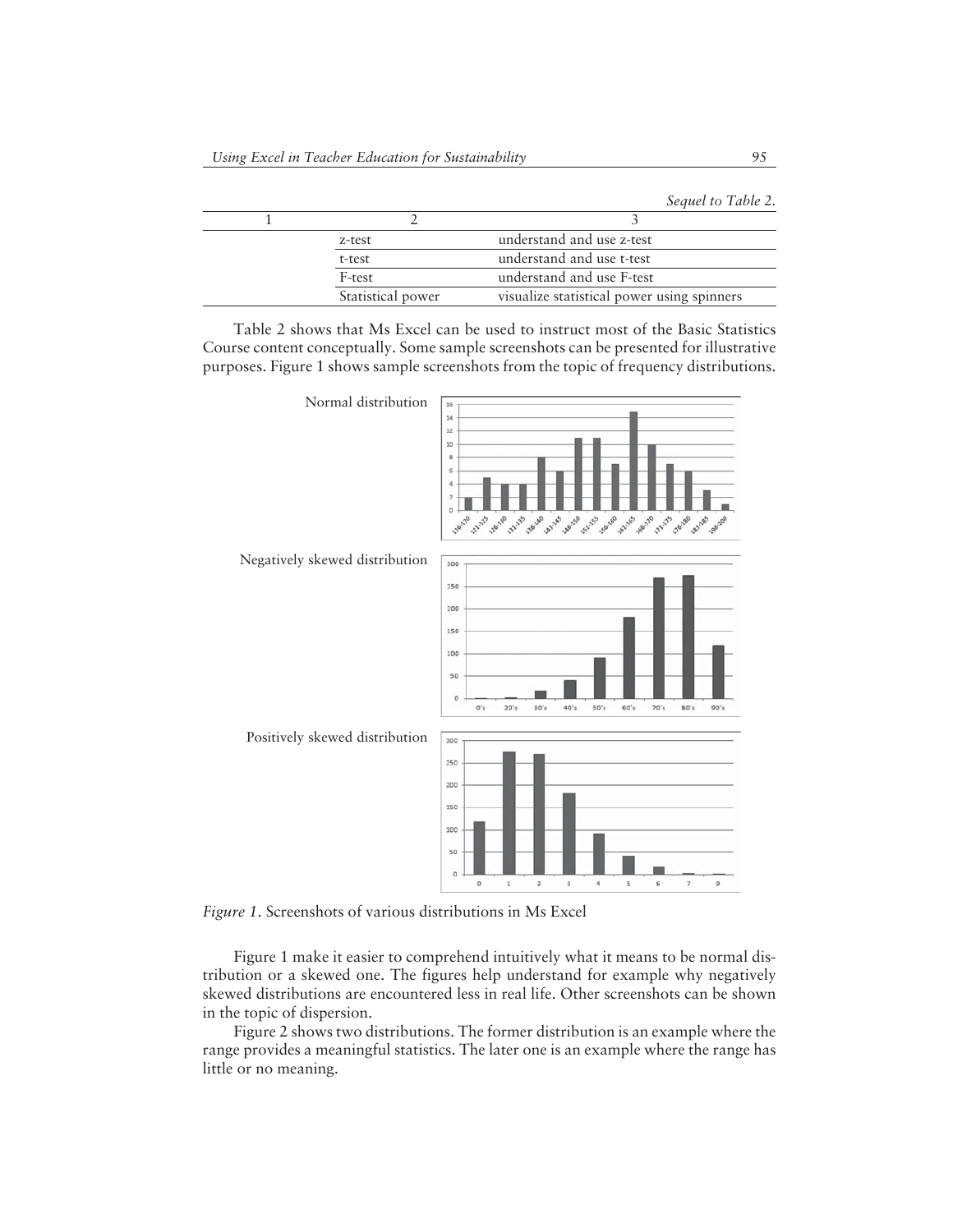

*Figure 2.* Screenshots of distributions in Ms Excel where Range is/isn't useful

# **3.1.3. The Feasibility of Using Ms Excel in Teaching Whole Basic Statistics Course and the Points where Excel has Superiority or Inferiority to Other Software**

It was shown in this study that the topics shown in Table 2 could be taught and applied using Excel. These topics are almost all the topics that could actually be dealt in classes in science teacher training whether Excel was used or not. Excelís most important superiority is pre-service teachers' wide access to the software. All the pre-service teachers in the study had Excel 2010 installed on their computers. Another advantage and superiority is that pre-service teachers needed minimum guidance to basic skills to run the program, enter data, open and save files and create graphs. Excel has marvelleous graphs and a user-friendly interface that allowed pre-service teachers to understand the concepts such as mean, standard deviation, variance, correlation and regression visually and intuitively.

Besides the advantages there are also some disadvantages in using Excel to teach basic statistics to pre-service science teachers. First, Excel still has no built-in function for finding the mode of categorical variables (Carlberg, 2014). The precision in calculating the *p*-value is  $10^{-3}$  where it is  $10^{-4}$  in SPSS or SAS (Carlberg, 2014). However, this level of precision seems irrelevant by the author for providing conceptual statistic learning to pre-service science teachers. Another source of difficulty was the huge amount of time needed occasionally to solve even tiny technical problems such as difficulty in opening a file, finding the add-in like solver, detecting small errors that could prevent to run an important test. These difficulties showed that an assistant technician for each 3–4 students if not for all students would be very helpful to be able to cover all the topics and assessment planned beforehand.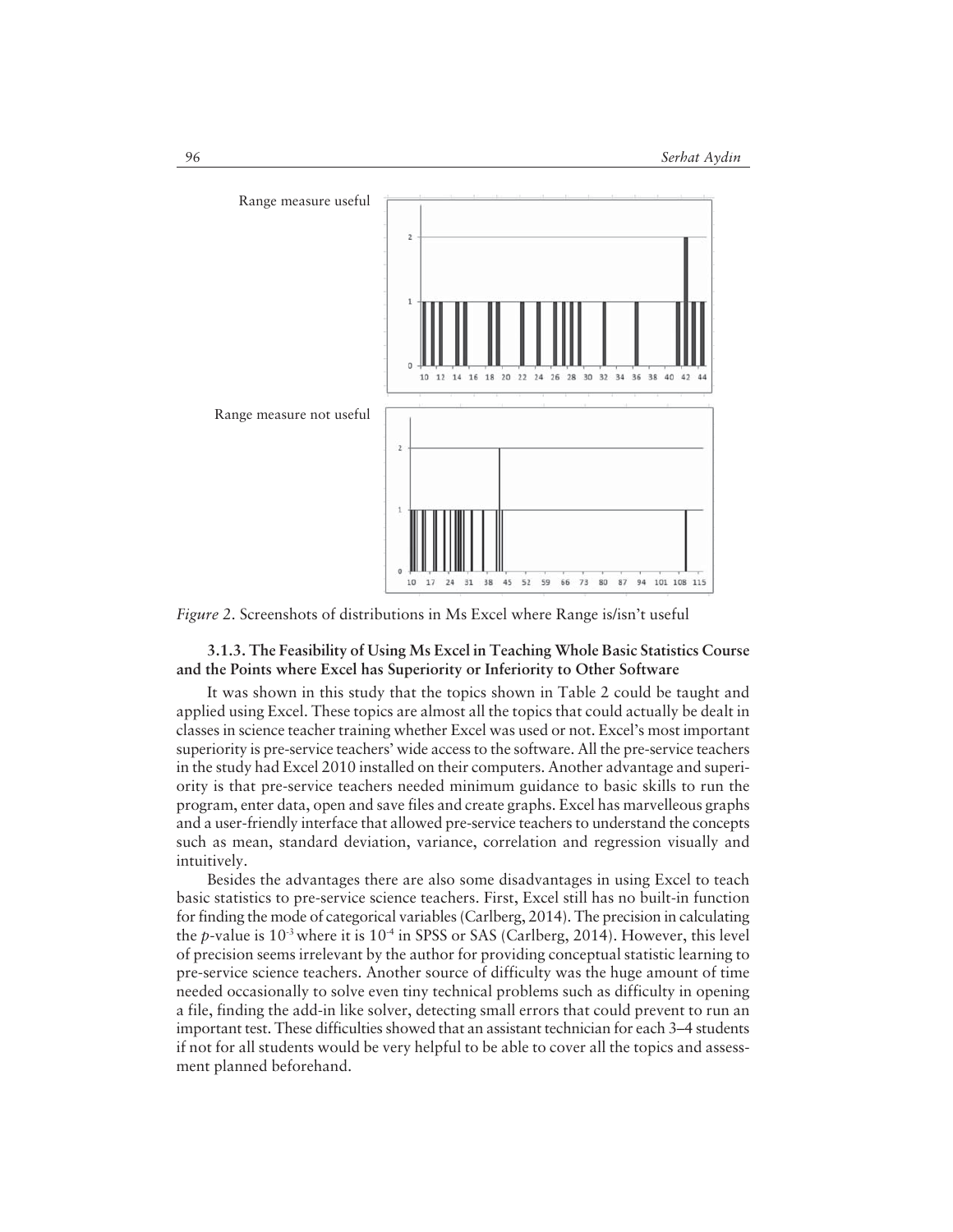#### **3.2. The Effects of Using Ms Excel in Pre-service Teachersí Atttitudes towards Statistics**

In this part of the study, the effects of using Ms Excel in teacher education on preservice teachers' attitudes towards statistics will be presented. There are six steps in this procedure. First, the Turkish version of the Survey of Attitudes toward Statistics-36©  $(SATS-36^\circ)$  was applied to 102 pre-service science teachers before the instruction as a pre-test. A dataset was obtained from the answers to the survey. Using the dataset i) Exploratory Factor Analysis (EFA) was performed to reveal the factor (latent trait) structure, ii) Confirmatory Factor Analysis (EFA) was performed to confirm the factor (latent trait) structure, iii) Latent trait analyses (test and item levels) was performed using Item Response Theory (IRT) Rasch model to confirm the factor (latent trait) structure and check the scale, sub-scale and item level parameters for adequacy, iv) the means of pre-test scores in treatment and control groups were compared using t-test for independent samples. T+hen the Basic Statistictics Course began and the pre-service teachers who were split into two natural groups were assigned as treatment and control groups randomly. In the two groups the instruction was carried as described above in the method section. After the instructions in both groups, the Turkish version of the Survey of Attitudes toward Statistics-36<sup>©</sup> (SATS-36<sup>©</sup>) was applied to 102 pre-service science teachers once more as a post-test v) the means of post-test scores in treatment and control groups were compared using t-test for independent samples, vi) The common effect of receiving a different instruction and being in a different group were investigated using F-test for mixed measurements. The findings from these steps are presented in the following sections in more detail.

## **3.2.1. Exploratory Factor Analysis (EFA) Findings**

EFA showed different factor structures: For example, according to Kaiser's eigenvalue test.: 10; Cartell's scree pilot test: 6; Velicer's MAP test: 5; and Horn's PA test: 4 factors were determined. The total variance explained with 6 factors is % 62.

Table 3

*Factor Loadings for 6-factor Solution in EFA*

|                                                           |      |      |   | Effort<br>Affect<br>Value<br>Cog.<br>Comp.<br>Interest<br>Interest<br>Commu- |   |   |      |
|-----------------------------------------------------------|------|------|---|------------------------------------------------------------------------------|---|---|------|
|                                                           | 1    | 2    | 3 | 4                                                                            | 5 | 6 |      |
| 1. I tried to complete all of my statistics assignments   | .859 |      |   |                                                                              |   |   | .771 |
| 2. I worked hard in my statistics course                  | .741 |      |   |                                                                              |   |   | .676 |
| 14. I tried to study hard for every statistics test       | .766 |      |   |                                                                              |   |   | .691 |
| 27. I tried to attend every statistics class session      | .768 |      |   |                                                                              |   |   | .641 |
| 3. I like statistics                                      |      | .404 |   |                                                                              |   |   | .512 |
| 4. I feel insecure when I have to do statistics problems  |      | .527 |   |                                                                              |   |   | .723 |
| 15. I get frustrated going over statistics tests in class |      | .602 |   |                                                                              |   |   | .593 |
| 18. I am under stress during statistics courses           |      | .693 |   |                                                                              |   |   | .705 |
| 19. I enjoy taking statistics courses                     |      | .735 |   |                                                                              |   |   | .686 |
| 28. I am scared by statistics                             |      | .444 |   |                                                                              |   |   | .757 |
|                                                           |      |      |   | Sequel to Table 3 see on the next page.                                      |   |   |      |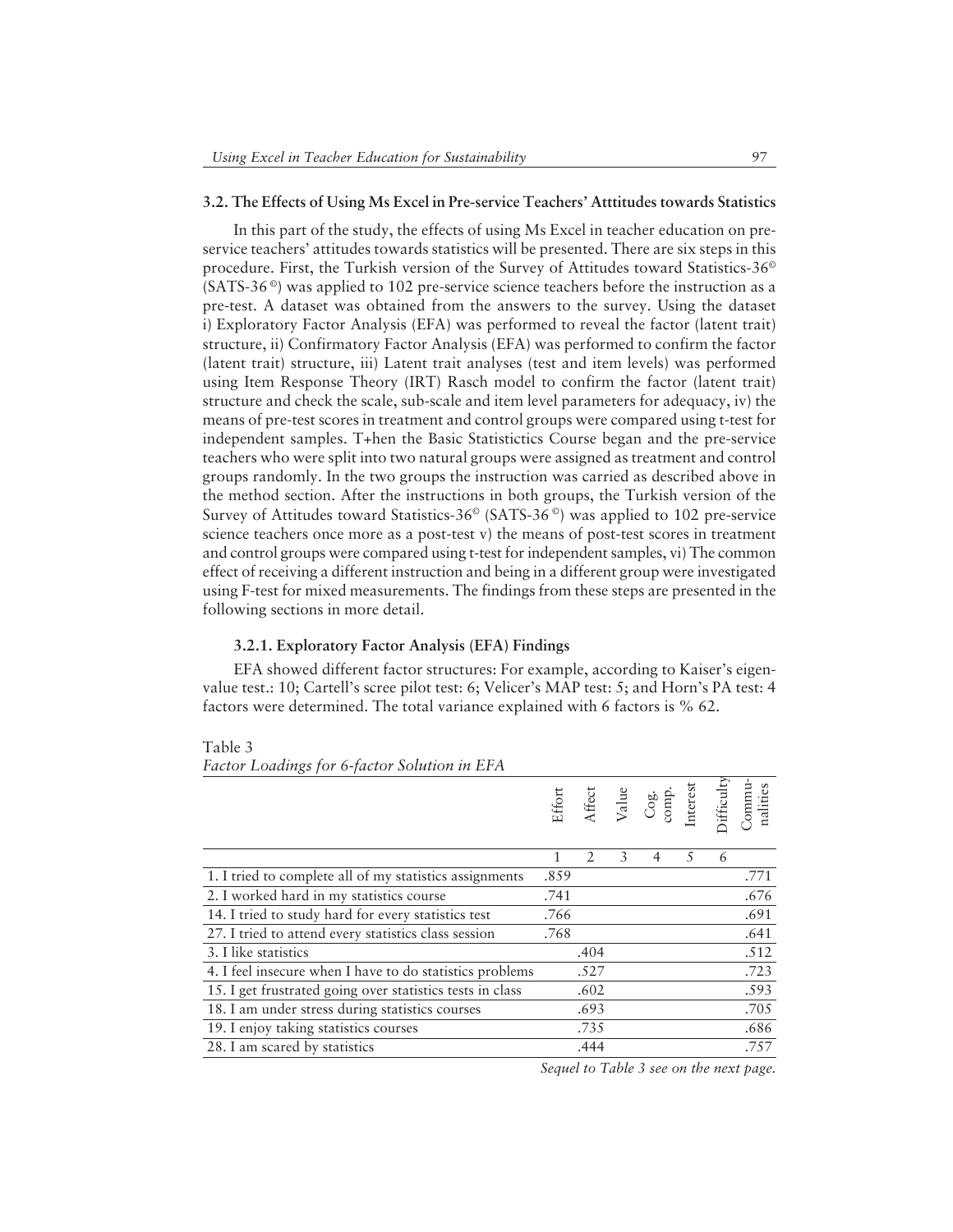|                                                                         |                     |                |                |      |   | Sequel to Table 3. |
|-------------------------------------------------------------------------|---------------------|----------------|----------------|------|---|--------------------|
|                                                                         | $\overline{2}$<br>1 | $\overline{3}$ | $\overline{4}$ | 5    | 6 |                    |
| 7. Statistics is worthless                                              |                     | .440           |                |      |   | .636               |
| 9. Statistics should be a required part of my professional              |                     | .568           |                |      |   | .475               |
| training                                                                |                     |                |                |      |   |                    |
| 10. Statistical skills will make me more employable                     |                     | .405           |                |      |   | .428               |
| 13. Statistics is not useful to the typical professional                |                     | .614           |                |      |   | .508               |
| 16. Statistical thinking is not applicable in my life                   |                     | .624           |                |      |   | .459               |
| outside my job                                                          |                     |                |                |      |   |                    |
| 17. I use statistics in my everyday life                                |                     | .371           |                |      |   | .462               |
| 21. Statistical conclusions are rarely presented in                     |                     | .738           |                |      |   | .563               |
| everyday life                                                           |                     |                |                |      |   |                    |
| 25. I will have no application for statistics in my                     |                     | .619           |                |      |   | .627               |
| profession                                                              |                     |                |                |      |   |                    |
| 33. Statistics is irrelevant in my life                                 |                     | .545           |                |      |   | .582               |
| 5. I have trouble understanding statistics because of                   |                     |                | .400           |      |   | .562               |
| how I think                                                             |                     |                |                |      |   |                    |
| 11. I have no idea of what's going on in this statistics                |                     |                | .559           |      |   | .471               |
| course                                                                  |                     |                |                |      |   |                    |
| 26. I make a lot of math errors in statistics                           |                     |                | .633           |      |   | .558               |
| 31. I can learn statistics                                              |                     |                | .586           |      |   | .739               |
| 32. I understand statistics equations                                   |                     |                | .368           |      |   | .686               |
| 35. I find it difficult to understand statistical concepts              |                     |                | .355           |      |   | .518               |
| 12. I am interested in being able to communicate                        |                     |                |                |      |   |                    |
| statistical information to others                                       |                     |                |                | .581 |   | .584               |
| 20. I am interested in using statistics                                 |                     |                |                | .616 |   | .620               |
| 23. I am interested in understanding statistical                        |                     |                |                | .794 |   | .798               |
| information                                                             |                     |                |                |      |   |                    |
| 29. I am interested in learning statistics                              |                     |                |                | .595 |   | .736               |
| 6. Statistics formulas are easy to understand                           |                     |                |                |      |   | $-.377.421$        |
| 8. Statistics is a complicated subject                                  |                     |                |                |      |   | $-.454.493$        |
| 22. Statistics is a subject quickly learned by most people              |                     |                |                |      |   | $-.418.506$        |
| 24. Learning statistics requires a great deal of discipline             |                     |                |                |      |   | $-.422.525$        |
| 30. Statistics involves massive computations                            |                     |                |                |      |   | $-.470.438$        |
| 34. Statistics is highly technical                                      |                     |                |                |      |   | $-.489.525$        |
| 36. Most people have to learn a new way of thinking to<br>do statistics |                     |                |                |      |   | $-.551.414$        |

*Extraction Method: Principal Component Analysis. Rotation converged in 30 iterations.*

When looked at the total variance explained, the communalities, and the factor loads, 6 factor solution was preferred for theoretical reasons. The original version and Turkish adaptation of the scale was reported to have a 6-factor structure. In order to retain comparability, 6-factor solution was thought to be more appropriate in this study.

## **3.2.2. Confirmatory Factor Analysis (CFA) Findings**

CFA confirmed 6 factor solution with sufficient overall goodness-of-fit parameters. In other words, sufficient  $\chi$ 2/sd = 3,79, good RMSEA = 0.06, good GFI = 0.96, good  $AGFI = 0,96$  and good CFI = 0,97 (Sümer, 2000).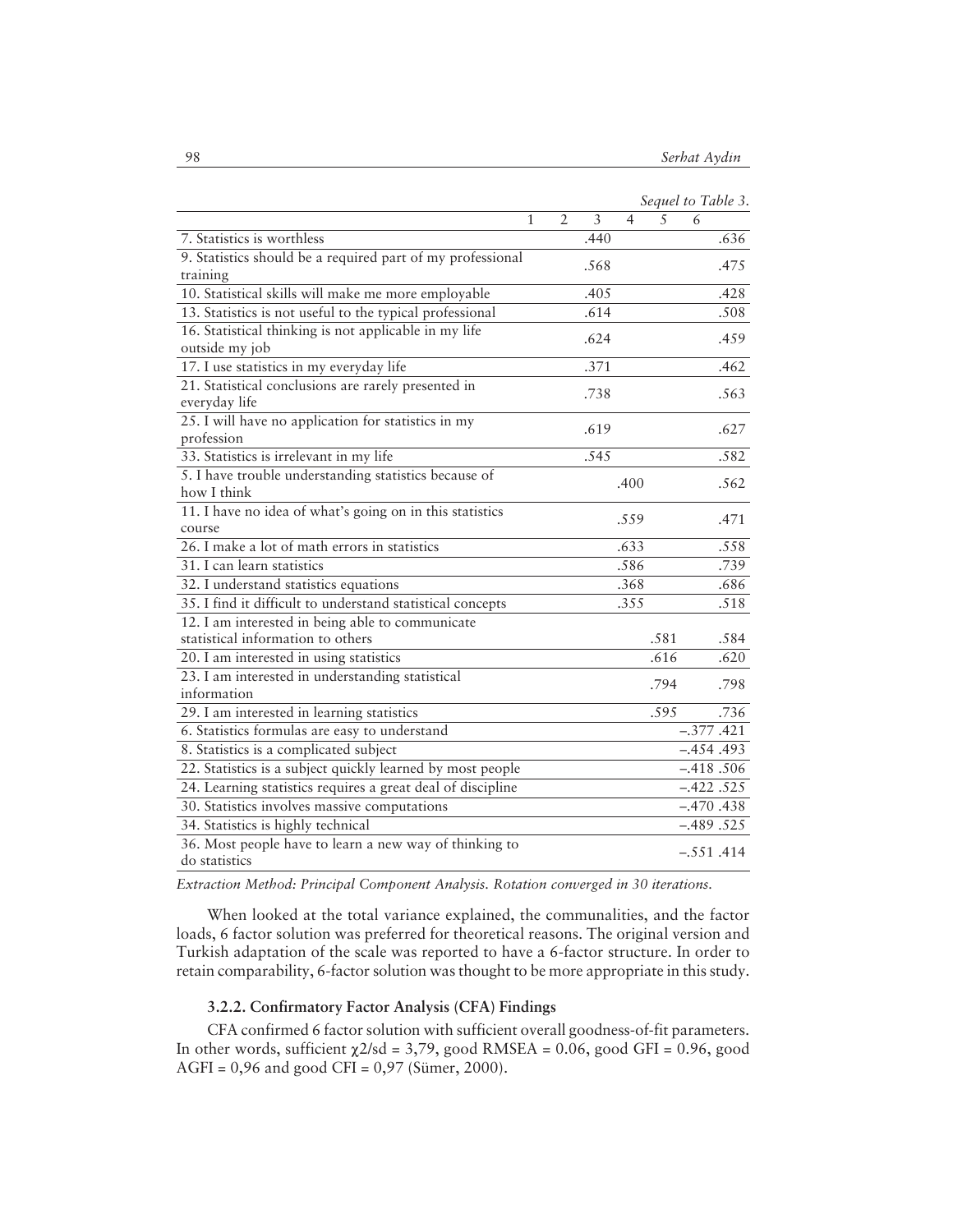## **3.2.3. Latent Trait Analysis (LTA) Findings**

### *Dimensionality*

Latent trait analyses using Rasch model in Item Response Theory confirmed that each factor is unidimensional and independent with RMSEA values  $\leq .05$  for all six factors.

# *Item Quality*

Latent trait analyses using Rasch model in Item Response Theory revealed sufficient item parameters (discrimination ( $a \ge 1.00$  for all items), difficulty (balanced distribution of popular and unpopular items) and information).

#### *Standard Scores*

Calculation of Rasch scores for each 6 factors proved and provided standard scores for persons.

#### **3.2.4. Reliability Analysis**

## *Item-Total Correlations*

For all factors item-total correlations varied between .47 and .77 which indicate good internal reliability.

## *Point Estimates*

Emmioğlu (2011) reported alpha between. 69 and .90. In this study Cronbach's alpha, Mc Donald's omega and GLB point estimates were found between .72 and .85. which indicate acceptable to good internal reliability (Peters, 2014).

## *Confidence Intervals*

In this study Cronbach's alpha, Mc Donald's omega confidence intervals were found between [.72, .74] to [.84, .86] which indicate good internal reliability (Peters, 2014).

#### **3.2.5. Pretest Scores for t-tests for Independent Samples**

The findings of prestest scores for six factors of the scale for control and treatment groups are shown in Table 3.

## Table 4

*Pretest Scores*

|                      | Rasch Mean Scores<br>for Control Group | Rasch Mean Scores<br>for Experiment<br>Group | $I - I$<br>$Exp. - Cont.$<br>Mean | t        | D    |
|----------------------|----------------------------------------|----------------------------------------------|-----------------------------------|----------|------|
| Affect               | 9.87                                   | 9.91                                         | 0.04                              | $-0.223$ | .412 |
| Cognitive Competence | 9.93                                   | 10                                           | 0.07                              | $-0.370$ | .356 |
| Value                | 10.25                                  | 10.16                                        | $-0.09$                           | $-0.422$ | .337 |
| Difficulty           | 9.96                                   | 10.02                                        | 0.06                              | $-0.267$ | .395 |
| Interest             | 10.03                                  | 9.92                                         | $-0.11$                           | $-0.621$ | .268 |
| Effort               | 10.14                                  | 10.06                                        | $-0.08$                           | $-0.495$ | .311 |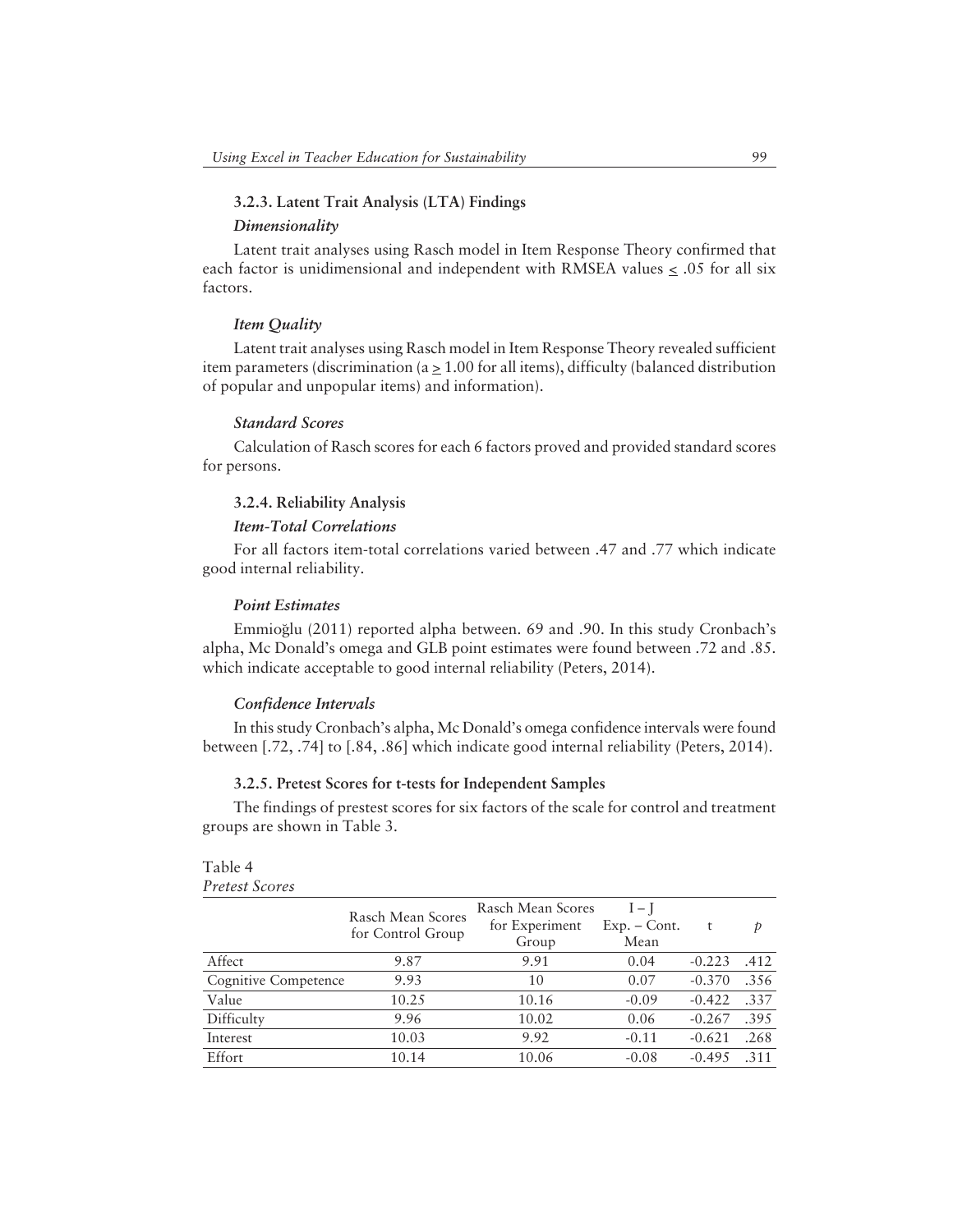The pretest scores show that there are no significant difference between control and experiment groups in terms of the six factors of attitudes towards mathematics.

## **3.2.6. Posttest Scores for t-tests for Independent Samples**

The findings of prestest scores for six factors of the scale for control and treatment groups are shown in Table 3.

Table 5 *Posttest Scores*

Table 6

|                      | Rasch Mean Scores<br>for Control Group | Rasch Mean Scores<br>for Experiment<br>Group | $1 - 1$<br>$Exp. - Cont.$<br>Mean | t       | Ð   |
|----------------------|----------------------------------------|----------------------------------------------|-----------------------------------|---------|-----|
| Affect               | 9.91                                   | 10.34                                        | 0.43                              | $-6.91$ | .00 |
| Cognitive Competence | 9.94                                   | 10.32                                        | 0.38                              | $-6.61$ | .00 |
| Value                | 10.26                                  | 10.5                                         | 0.24                              | $-3.69$ | .00 |
| Difficulty           | 9.98                                   | 10.25                                        | 0.27                              | $-3.85$ | .00 |
| Interest             | 10.02                                  | 10.33                                        | 0.31                              | $-4.81$ | .00 |
| Effort               | 10.12                                  | 10.3                                         | 0.18                              | $-2.28$ | .00 |

The pretest scores show that there are significant differences between control and experiment groups in terms of the six factors of attitudes towards statistics.

#### **3.2.7. General Mixed Model Intercept Findings**

The findings of prestest scores for six factors of the scale for control and treatment groups are shown in Table 3.

| General Mixed Model Intercept Finalngs |            |      |  |  |  |  |
|----------------------------------------|------------|------|--|--|--|--|
| Mean square                            | F          | n    |  |  |  |  |
| 19,395.497                             | 13,820.832 | .000 |  |  |  |  |
| 19,413.307                             | 14,180.857 | .000 |  |  |  |  |
| 19,281.235                             | 11,439.609 | .000 |  |  |  |  |
| 20,394.965                             | 23,939.044 | .000 |  |  |  |  |
| 19,442.705                             | 10,655.726 | .000 |  |  |  |  |
| 19,519.563                             | 13,962.002 | .000 |  |  |  |  |
|                                        |            |      |  |  |  |  |

*General Mixed Model Intercept Findings*

Table 5 shows that the common effect of treatment and cohort was found significantly positive in all 6 dimensions of attitudes towards statistics.

## **4. Discussion**

There are two types of results in this study:

# **4.1. Use of Excel**

Quoting from Mitlin, Hickey, and Bebbington (2006), that "...it is far more important to ask how the term "development" is used to serve particular (increasingly global) interests rather than to ask what it means", Ketonen (2016) uses the term "sustainable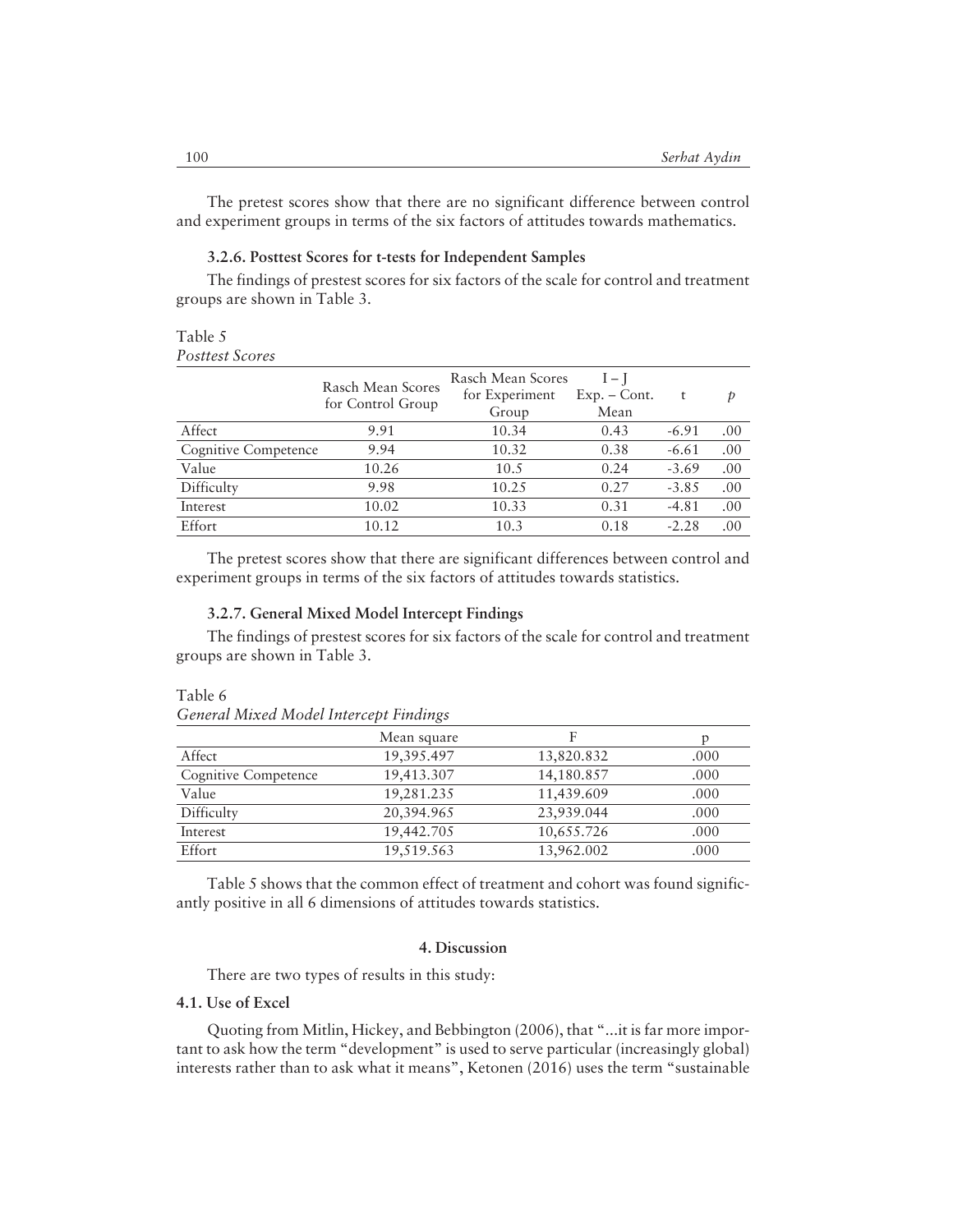development" in the meaning of "sustainability". According to Ketonen (2016), the idea of sustainability is either a characteristic to legitimize actions or something hands on, a tangible result that is created through a creative process, not something theoretical, which can be calculated or measured. In this study, the term ESD was taken as Education for Sustainability which was used in the meaning of "Education for Generations". ICT integration to ESD was taken as finding and using ICT tools that can be accessed widely and used for generations. ICT integration to ESD was addressed in this study at teacher training level since it's considered as one of the most effective ways of sharing professional experiences and a medium of sustainable education in the society (Kabadayi, 2016).

Using Ms Excel in basic statistics (Gomes et al., 2006; Slezak et al., 2014), especially in teaching statistics (Carlberg., 2014) was previously shown as feasible. This study confirmed the same argument that using Excel in Teacher Education in Statistics Course is feasible in most topics. Excel seems to have some advantages over the other commercials. For example, since Microsoft Windows is a standard in most countries of the World, most pre-service teachers seem to possess Microsoft Office and Excel. Teaching a subject using a software which could be bought and possessed by everyone meets the social aspect of sustainable development which contains ideas of equality and social justice (Hopwood, Mellor and O'Brien, 2005). Excel has eye-catching tables and graphs which help construct new concepts easily. Researchers claim that good graphs should summarize data without distortion (Cleveland, 1994; Oliver, 1998). In this sense, Excel can be argued to provide good graphs. Most pre-service teachers have basic file-management skills in Excel which is a real time-saver in such an effort to instruct a whole course using a software. Natek and Zwiling (2014), mentioned the same advantage of Excel that it can be used in statistical analysis because it's normally available to most professors. Thus, when designing a course that will be fully instructed with a software, it should be considered that being widely available is an important criteria. Despite this advantages, Duller (2008) recommends teaching statistictics using Excel with a critical point of view for a few reasons i.e., he finds some Excel functions a little bit tricky, unmeaningful or inaccurate. On the other hand, he agrees with the proposition suggested in this study that Excel is and ICT for generations (sustainability) because it's a well known and frequently used software (Duller, 2008).

#### **4.2. Attitudes**

Attitudes towards statistics is important. The more the students have positive attitudes towards statistics the higher statistics outcomes they had, for example higher statistics grades at the end of taking statistics course or a willingness to use statistics in the future (Emmioğlu, 2011). In this study, using Excel applications and homework assignments and class presentations in Teacher Education in Statistics Course improved attitudes towards statistics in the experiment group more than the control group. This improvement happened in all six factors of attitude as affect, cognitive competence, value, difficulty, interest and effort. This result contributes to the results of previous work which reported mostly intellectual (Carlberg, 2014; Nash and Quon, 1996; Price and Zhang, 2007) or practical (Hunt, 2003, 2005, 2007; Newfeld, 2016) gains. The "Statistics Attitudes-Outcomes Modelî proposed that effort had significant effect on statistics outcomes (Emmioğlu, 2011), and the Eccles' Model proposed that spent effort was the predictor of studentsí achievement in statistics (Eccles and Wigfield, 2002). Tempelaar et al. (2007),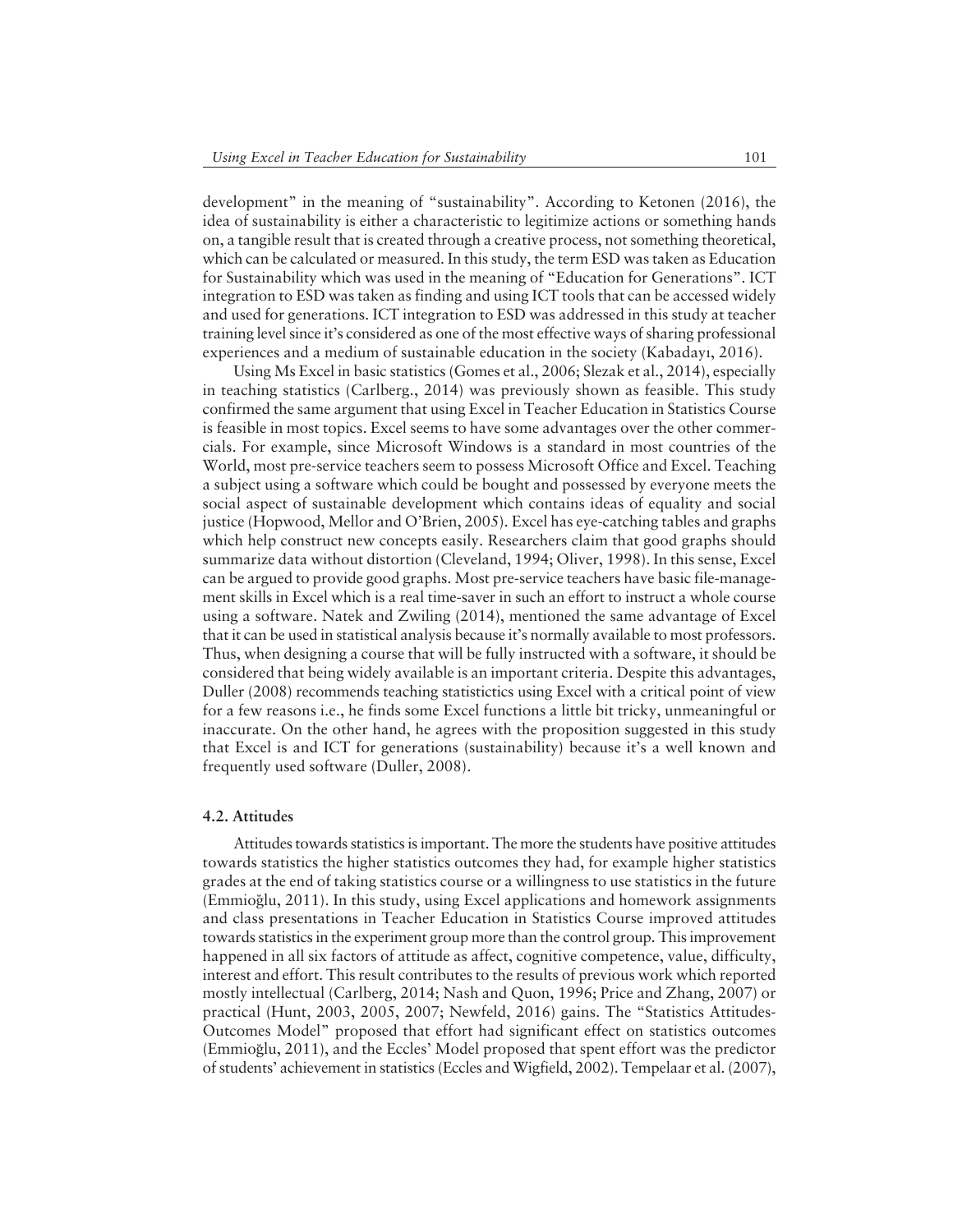found similar results that effort had direct significant effect on students' statistics achievement. Therefore, the reason why attitudes improved in this study might be the increased spent effort or effort beliefs in the treatment group where Excel applications and tasks were used. Garfield and Ben-Zvi (2007), reported that "Students who may not be strong in mathematics may work hard and enjoy statistics". This confirms the former sentence that in the treatment group pre-service teachers spent more effort and thus might have enjoyed statistics more. They claim that students learn and enjoy statistics by active involvement in learning activities. After reviewing current literature on teaching statistics, the authors also suggest using technological tools to teach statistics to help students visualize and explore data for making sense (Garfield and Ben-Zvi, 2007). The findings in this study about improved attitudes are also in line with the findings of Garfield  $\&$ Chance (2000), who stated that learning is enhanced if students have ample opportunities to express ideas and get analytical and timely feedback on their ideas. The pre-service teachers in the experiment group have ample opportunities to express ideas and get analytical and timely feedback on their ideas when working on Excel applications after the instruction, and during completing and presenting their tasks on the same statistics topics.

#### **4.3. Recommendations for Further Studies**

In this study it was shown that using Excel in Teacher Education in Statistics Course was effective and improved attitudes of pre-service elementary science teachers towards statistics. Similar experiments might be performed for other undergraduate courses in other departments. Emmioğlu (2011) recommends that the attitudes towards statistics be investigated in nation-wide and cross-cultural contexts. The researchers might also look for the answers of how, who and how long questions in the future. In other words, the mechanisms behind attitude improvement might be explored. For example, one possible mechanism behind attitude improvement might be individuals' performances and achievement choices (Eccles & Wigfield, 2002). The researchers might want to look at in which groups of pre-service teachers attitude improvement happens. Moreover, it's im when groups of pre service teachers attitude improvement nappens. Worldver, it's<br>important to examine how long the improvements in attitude last. Kabadayi (2016), developed an innovative instructional In-service Training Model (INSET) model in Turkish context where he showed that the participant pre-service teachers want to be equipped with prerequisite skills to prepare projects in teaching and to manipulate the technological devices for sustainable education. Itís important to reveal pre-service teachersí willingness to take part in any effort to foster sustainable education and this might provide insight into how long the improvements in attitudes last.

#### References

Bartz, S. (2007). Excelblatt vereinfacht Stochastik. *Stochastik in der Schule*, 27(2), 25–29. Borovcnik, M. (2007). Das Sammelbildproblem – Rosinen und Semmeln und Verwandtes: Eine rekursive Lösung mit Irrfahren. *Stochastik in der Schule*, 27(2), 19-24.

Carlberg, C. (2014). *Statistical Analysis: Microsoft Excel 2013*. Que Publishing.

Chiesi, F., & Primi, C. (2010). Cognitive and non-cognitive factors related to students' statistics achievement. *Statistics Education Research Journal*, 9(1), 6-26.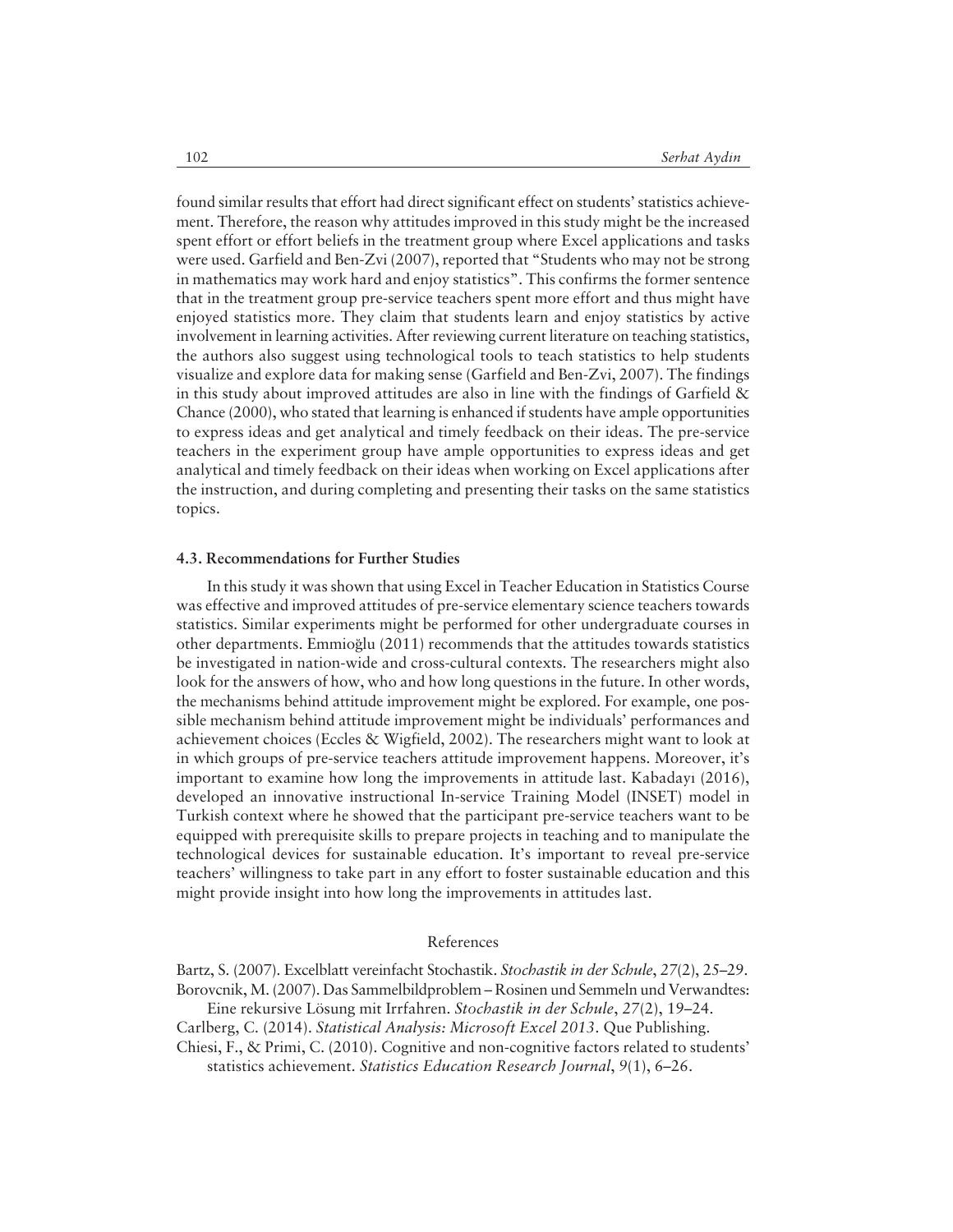- Cleveland, W. (1994). *The elements of graphing data. Summit.* New Jersey: Hobart Press.
- Doane, D. (2004). Using simulation to teach distributions. *Journal of Statistics Education*, *12*(1).
- Duller, C. (2008). Teaching statistics with excel a big challenge for students and lecturers. *Austrian Journal of Statistics*, 37(2), 195-206.
- Eccles, J. S., & Wigfield, A. (2002). Motivational beliefs, values, and goals. *Annual Review of Psychology*, 53(1), 109–132.
- Emmioğlu, E. (2011). The relationship between mathematics achievement, attitudes toward statistics, and statistics outcomes: A structural equation model analysis. Unpublished doctoral dissertation). Middle East Technical University, Ankara, Turkey.
- Garfield, J., & Ben-Zvi, D. (2007). How students learn statistics revisited: A current review of research on teaching and learning statistics. *International Statistical Review*, 75(3), 372–396.
- Gomes, P. P., Passeri, L. A., & de Albergaria Barbosa, J. R. (2006). A 5-year retrospective study of zygomatico-orbital complex and zygomatic arch fractures in Sao Paulo State, Brazil. *Journal of oral and maxillofacial surgery*, 64(1), 63-67.
- Hopwood, B., Mellor, M., & OíBrien, G. (2005) Sustainable development: mapping different approaches. *Sustainable Development*, 13(1), 38–52.
- Horgan, G. W. (1999). Use of spreadsheets for demonstrating experimental power and variability. *Journal of Statistics Education*, *7*(1).
- Hunt, N. (2003). Handling Continuous Data in Excel. *Teaching Statistics*, 25(2), 42–45.
- Hunt, N. (2005). Using Microsoft Office to Generate Individualized Tasks for Students. *Teaching Statistics*, 27(2), 45–48.
- Hunt, N. (2007). Individualized Statistics Coursework Using Spreadsheets. *Teaching Statistics*, 29(2), 38-43.
- Kabadayi, A. (2016). A Suggested In-service Training Model Based on Turkish Preschool Teachersí Conceptions for Sustainable Development. *Journal of Teacher Education for Sustainability*, *18*(1), 5.
- Ketonen, I. E. (2016). Sustainable Development, From Idea to Practice: A Case Study of an NGO in Cochabamba, Bolivia.
- Kühleitner, M. (2007). Sammelbildproblem: Eine Simulation mit Excel. *Stochastik in der Schule*, 27(1), 24–26.
- Makrakis, V. (2011). ICT-enabled education for sustainable development: Merging theory with praxis. In M. Youssef & S. Aziz Anwar (Eds.), Proceedings of the 4th Annual Conference on e-Learning Excellence in the Middle East 2011 – in Search of New Paradigms for reEngineering Education (pp. 410–419). Dubai, UAE: Hamdan Bin Mohammed e-University.
- Makrakis, V., & Kostoulas-Makrakis, N. (2012). Course curricular design and development of the M. Sc. programme in the field of ICT in education for sustainable development. *Journal of Teacher Education for Sustainability*, 14(2), 5-40.
- Microsoft. https://news.microsoft.com/bythenumbers/ms\_numbers.pdf. Retrieved on 01.05.2016.
- Mitlin, D., Hickey, S., & Bebbington, A. (2006). Reclaiming development? NGOs and the challenge of alternatives. *World Development*, 35, 1699–1720.